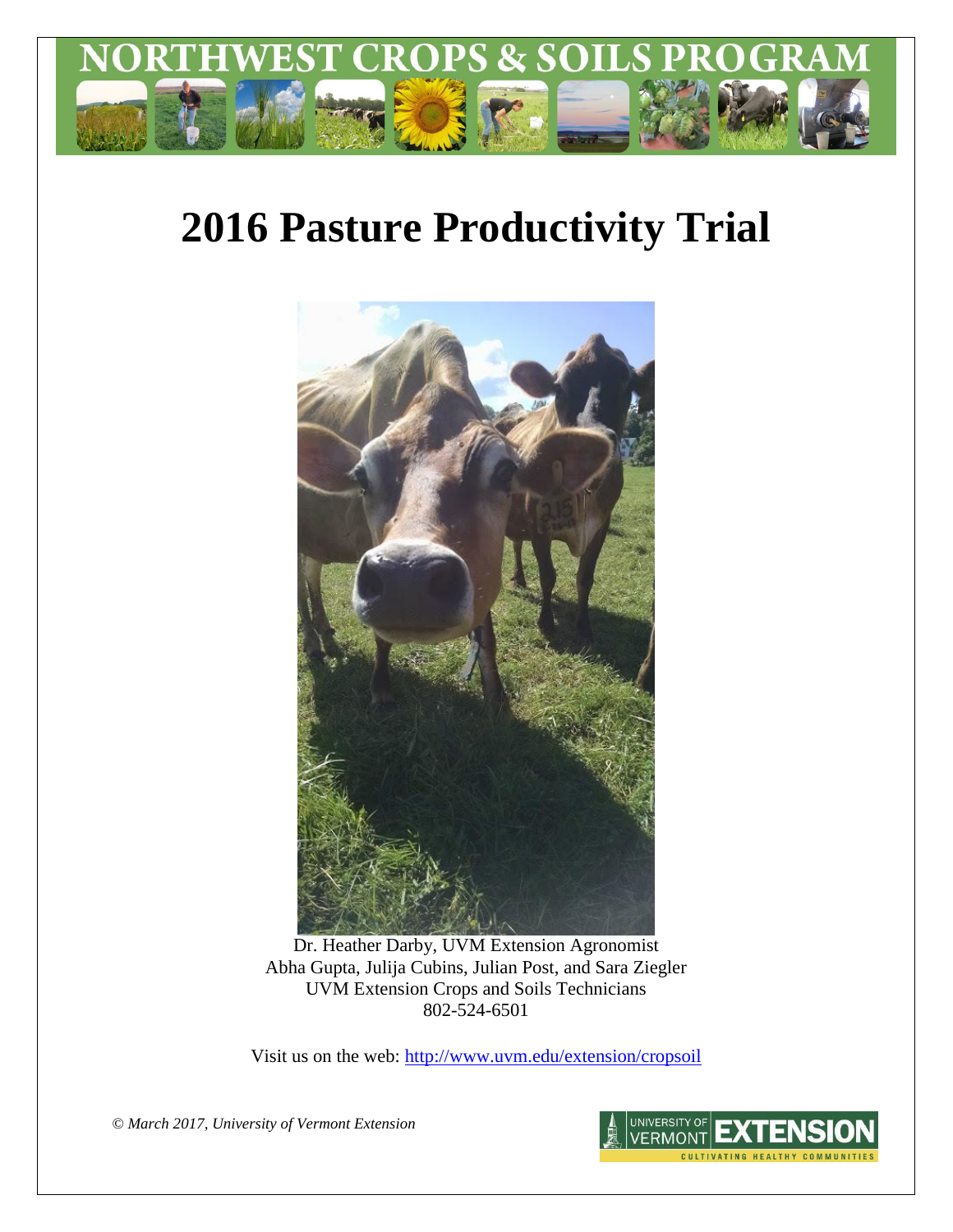### **2016 PASTURE PRODUCTIVITY TRIAL**

Dr. Heather Darby, University of Vermont Extension heather.darby[at]uvm.edu

Pasture is an essential component of the ration on organic dairy farms. Productivity of pastures is key to ensure the cattle have a plentiful source of high quality feed during the entire grazing season. Optimal management of pastures should include animal, plant, and soil factors. This project aims to identify weak links in the pasture system and evaluate the impact of adopting new strategies to overcome barriers to productivity. In this case, soil fertility was identified as the primary weak link to productivity.

The pasture where this research took place was seeded to grass about 30 years ago and prior to that had been used for corn silage. For the last 10 years, the pasture has been minimally fertilized with a spring or fall manure application at a rate of 3000-4000 gal ac<sup>-1</sup>. The pasture consisted primarily of grass with low diversity and a very low percentage of legumes. This species scenario substantially increases the pasture demand for nitrogen (N). The long-term strategy to improve yield and quality included over-seeding the pasture to improve species diversity and ultimately provide higher yields and quality, which was done during June 2015. A goal was to increase legume percentage to minimize the need for N in the pasture system.

Our project focused on evaluating N fertility applications for their impact on yield and quality. Sodium nitrate (SN; 16-0-0), pelletized poultry manure (PM; 5-4-3), and a combination of SN and PM were used as fertilizer applications. Sodium nitrate has the advantage of only providing N, where many dairy farmers in Vermont may have fields that are already high in P. In light of water quality regulations, farmers may need to seek ways to fertilize their fields without over-applying P in the form of organic fertilizers (manures, composts). Data was collected throughout the growing season to determine the impact of N fertility management strategies on pasture productivity.

# **MATERIALS AND METHODS**

The project was conducted at Holyoke Farm located in St. Albans, VT. The soil type is a Massena stony loam and the soil test of the field indicated that P was at a medium level and potassium (K) were at a medium soil test level (Table 1).

| pH  | Organic matter | <b>Phosphorus</b> | Potassium | Calcium                          | <b>Magnesium</b> | Sodium | <b>Aluminum</b> |
|-----|----------------|-------------------|-----------|----------------------------------|------------------|--------|-----------------|
|     | $\frac{0}{0}$  | ppm               | ppm       | $\mathbf{p}\mathbf{p}\mathbf{m}$ | ppm              | ppm    | ppm             |
| 6.6 | 6.2            | 2.64              | 76.5      | 1540                             | 138              | 69.0   | 52.3            |

| Table 1. Soil quality characteristics, Holyoke Farm, St. Albans, VT, 2016. |
|----------------------------------------------------------------------------|
|----------------------------------------------------------------------------|

A base fertility application of liquid manure at 4000 gallons  $ac^{-1}$  was applied in the fall of 2015. In April, wood ash (5.1% soluble potash) was spread at a rate of 1 ton  $ac^{-1}$  over the 18 acre field, contributing 102 lbs  $ac^{-1}$  of K.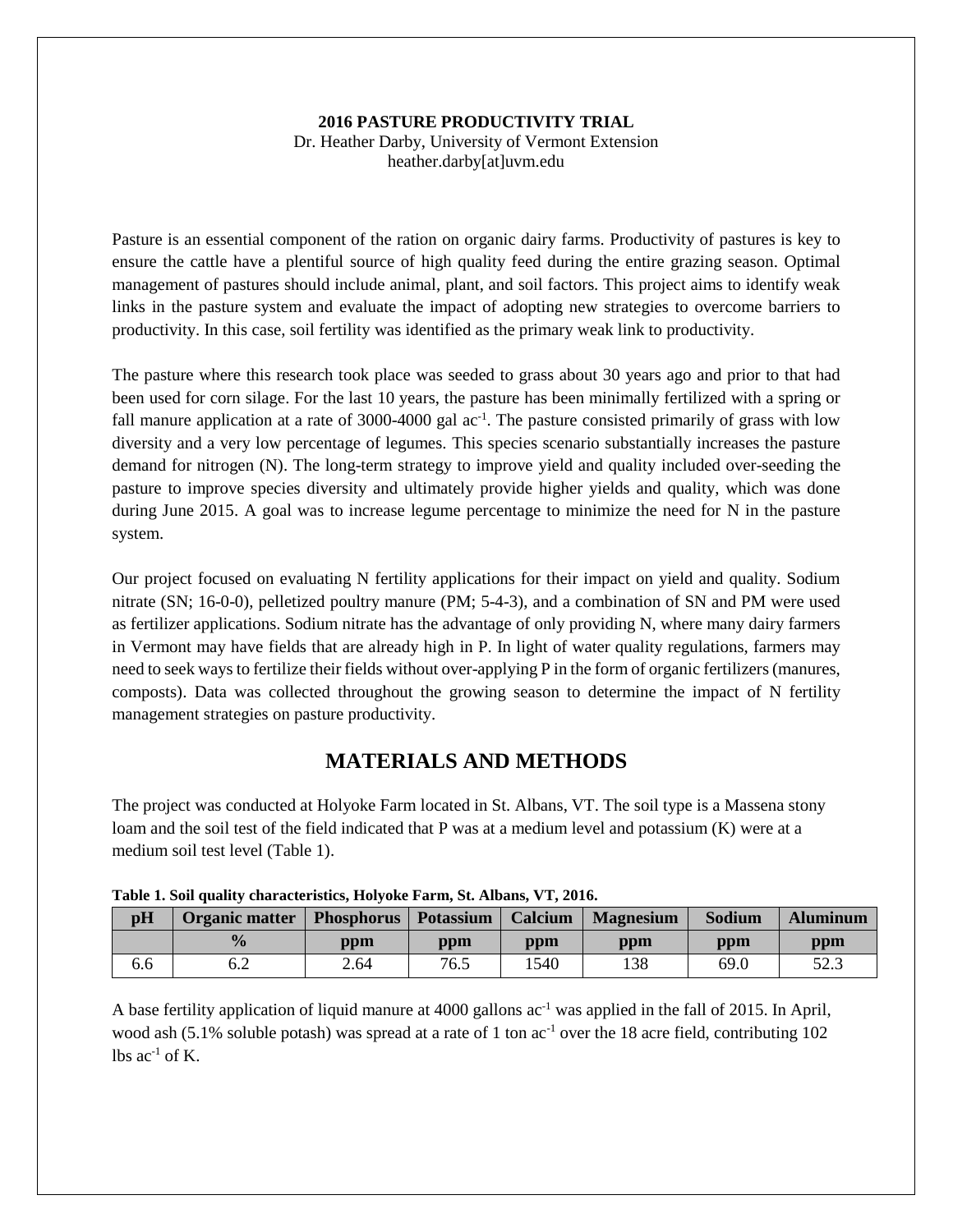Two experiments were implemented using a randomized complete block design. The experimental area was within 18 acres of pasture that were grazed by 60 cows using management intensive grazing techniques. Cows were given approximately 1 acre of pasture, representing 1 paddock, for every 24 hours that they grazed. Through the course of the season cows grazed the 18 acres six times. For each experiment, a portion of one paddock was divided into plots  $10'x40'$  in size. In each experiment there were two fertilizer treatments and one un-fertilized control. Experiment one had fertilizer treatments consisting of 1) SN and 2) PM. Experiment two had fertilizer treatments consisting of 1) SN and 2) SN + PM. General plot information is shown in Table 2.

| <b>Trial Information</b>     | <b>Holyoke Farm</b><br><b>St. Albans, VT</b> |
|------------------------------|----------------------------------------------|
| Soil type                    | Massena stony loam<br>$0-3\%$ slope          |
| Previous crop                | Permanent pasture                            |
| Plot size (ft)               | $10 \times 40$                               |
| Grazing cycles               | $May - October, six cycles$                  |
|                              | 9-May                                        |
| Fertilizer application dates | $5-Aug$                                      |

|  | Table 2. General plot management, St. Albans, Vermont, 2016. |  |  |
|--|--------------------------------------------------------------|--|--|
|  |                                                              |  |  |

The application rate of SN and PM was based on crop removal rates of the pasture. Nitrogen was applied based off of crop removal rates for intensively managed grass pasture, which is 145 lbs N ac<sup>-1</sup>. Organic standards only allow using SN to meet 20% of crop N removal rates, at most, which equaled to 29.0 lbs N  $ac<sup>-1</sup>$  or a total of 181 lbs  $ac<sup>-1</sup>$  of SN product. The rate of PM application was matched to the crop removal rate of P (57.5 lbs P  $ac^{-1}$ ). This was to replicate scenarios where over-application of P is of strong concern, and equaled to 1438 lbs ac<sup>-1</sup> of PM. An overview of all treatments used in both experiments is shown in Table 3.

|                         | <b>Total product</b>          | <b>Nitrogen</b>               | <b>Phosphorus</b>             | <b>Potassium</b>              |
|-------------------------|-------------------------------|-------------------------------|-------------------------------|-------------------------------|
| <b>Treatment</b>        | applied                       | rate                          | rate                          | rate                          |
|                         | $\text{lbs}$ ac <sup>-1</sup> | $\text{lbs}$ ac <sup>-1</sup> | $\text{lbs}$ ac <sup>-1</sup> | $\text{lbs}$ ac <sup>-1</sup> |
| Sodium nitrate          | 181                           | 29.0                          | $\theta$                      | $\Omega$                      |
| $16-0-0$                |                               |                               |                               |                               |
| Kreher's poultry manure | 1438                          | 71.9                          | 57.5                          | 43.1                          |
| $5-4-3$                 |                               |                               |                               |                               |
| Sodium nitrate          | 181                           | 29.0                          | $\mathbf{0}$                  | $\Omega$                      |
| $16-0-0$                |                               |                               |                               |                               |
| <b>AND</b>              |                               |                               |                               |                               |
| Kreher's poultry manure | 1438                          | 71.9                          | 57.5                          | 43.1                          |
| $5-4-3$                 |                               |                               |                               |                               |
| Control                 | None                          | None                          | None                          | None                          |

**Table 3. Pasture productivity trial treatments, St. Albans, Vermont, 2016.**

Fertilizer treatments were split over two applications. Applications were done prior to the first cycle of grazing on 9-May and the fourth cycle of grazing on 5-Aug. Fertilizers were broadcast by hand.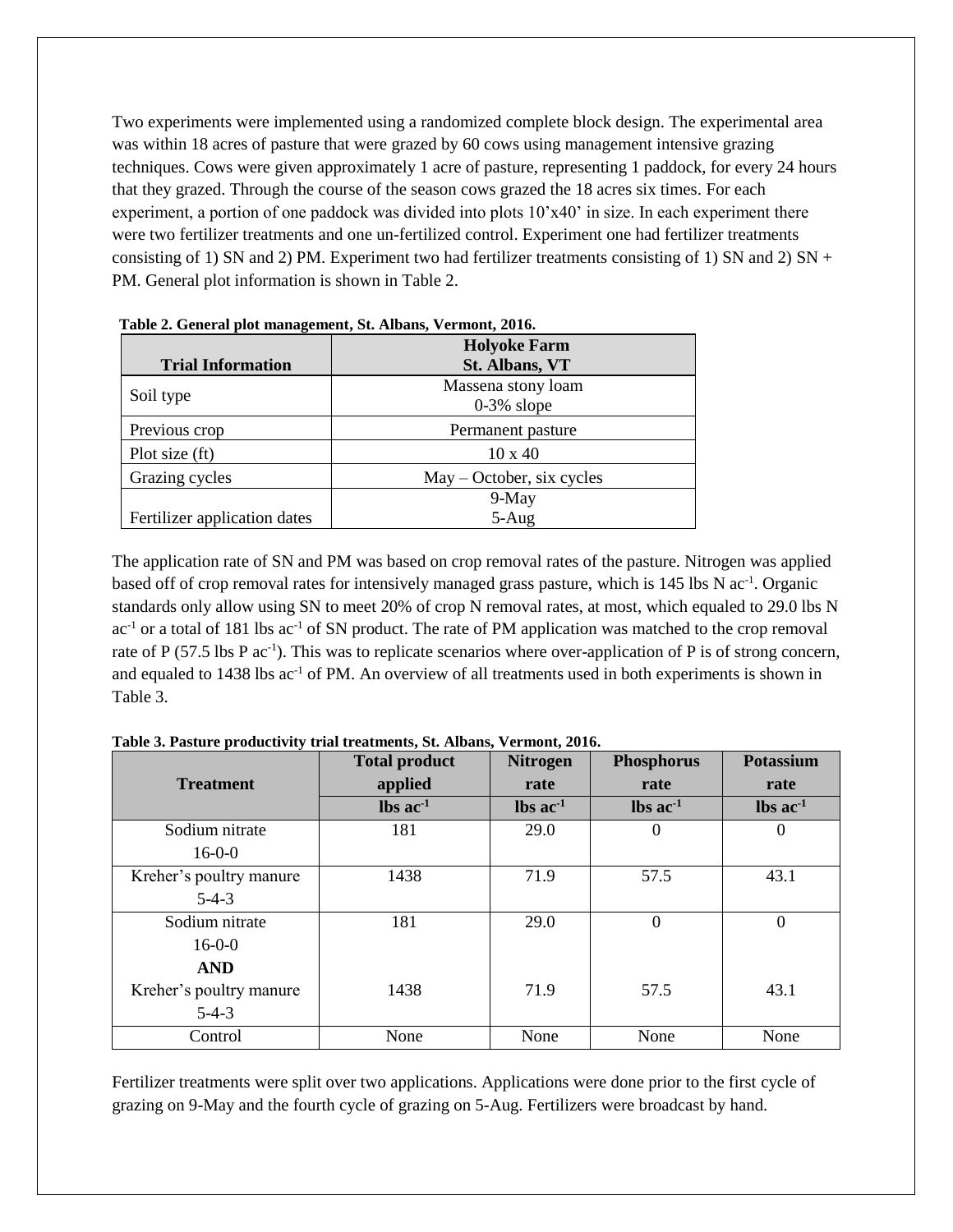Soil nitrate-N samples were taken prior to the first, fourth, and sixth grazing cycle. Rising plate meter measurements were recorded before and after each grazing cycle in order to evaluate the quantity of pasture grazed. Pasture plots were sampled by clipping the contents within two  $0.5 \text{ m}^2$  quadrats per plot just before each grazing cycle to determine biomass yield and quality. Samples were dried until they reached a stable weight and then sent to Dairy One Forage Laboratory (Ithaca, NY) for wet chemistry analysis of crude protein (CP), net energy lactation (NEL), relative feed value (RFV), and neutral detergent fiber (NDF), and calcium, phosphorus, magnesium, potassium, and sodium concentrations on a dry matter basis.

The bulky characteristics of forage come from fiber. Forage relative feeding values (RFV) are negatively associated with fiber since the less digestible portions of plants are contained in the fiber fraction. The detergent fiber analysis system separates forages into two parts: cell contents, which include sugars, starches, proteins, non-protein nitrogen, fats and other highly digestible compounds; and the less digestible components found in the fiber fraction. The total fiber content of forage is contained in the neutral detergent fiber (NDF). This fraction includes cellulose, hemicellulose, and lignin. Because these components are associated with the bulkiness of feeds, NDF is closely related to feed intake and rumen fill in cows.

Net energy of lactation (NE<sub>L</sub>) is calculated based on concentrations of NDF and acid detergent fiber. NE<sub>L</sub> can be used as a tool to determine the quality of a ration. However, it should not be considered the sole indicator of the quality of a feed as NE<sup>L</sup> is affected by the quantity of a cow's dry matter intake, the speed at which her ration is consumed, the contents of the ration, feeding practices, the level of her production, and many other factors.

Results were analyzed with an analysis of variance in SAS (Cary, NC). The Least Significant Difference (LSD) procedure was used to separate cultivar means when the F-test was significant ( $p < 0.10$ ).

Variations in yield and quality can occur because of variations in genetics, soil, weather and other growing conditions. Statistical analysis makes it possible to determine whether a difference among varieties is real, or whether it might have occurred due to other variations in the field. At the bottom of each table, a p-value is presented for each variable (i.e. yield). The p-value represents the probability that there was an effect from the treatment. The lower the p-value, the greater the probability that the treatment had an effect on the variable (i.e. yield).

Also at the bottom of each table, a LSD value is presented for each variable (i.e. yield). Least Significant differences (LSD's) at the 10% level of probability are shown. Where the difference between two treatments within a column is equal to or greater than the LSD value at the bottom of the column, you can be sure in 9 out of 10 chances that there is a real difference between the two varieties. Treatments that were not significantly lower in performance than the highest value in a particular column are indicated with an asterisk. In the following example, A is significantly different from C but not from B. The difference between A and B is equal to 1.5, which is less than the LSD value of 2.0. This means that these varieties did not differ in yield. The difference between A and C is equal to 3.0, which is greater than the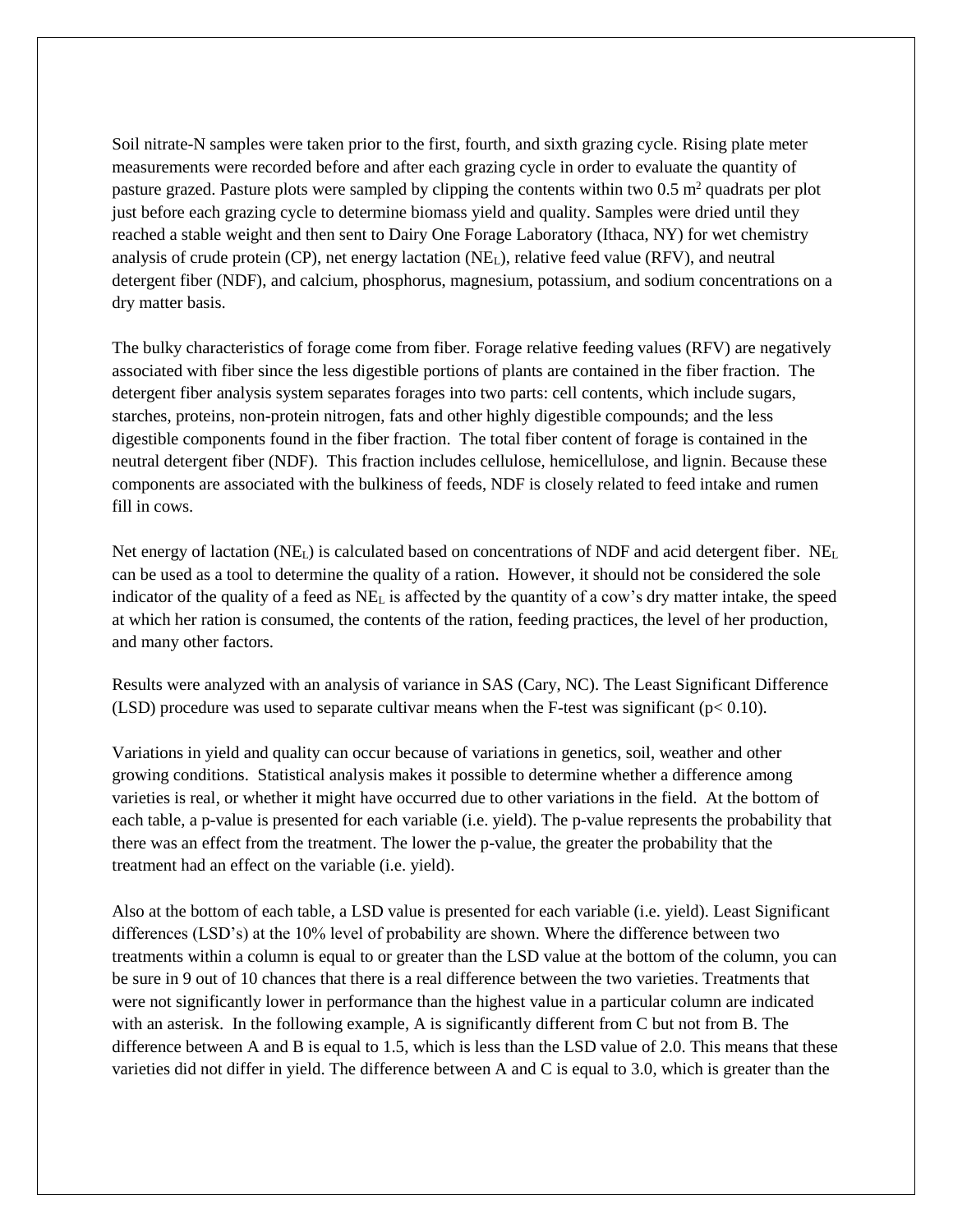LSD value of 2.0. This means that the yields of these varieties were significantly different from one another. The asterisk indicates that B was not significantly lower than the top yielding variety.

| <b>Variety</b> | Yield  |
|----------------|--------|
| A              | 6.0    |
| B              | $7.5*$ |
| 0              | $9.0*$ |
| LSD            | 2.0    |

# **RESULTS AND DISCUSSION**

Seasonal precipitation and temperature were recorded with a Davis Instrument Vantage Pro2 weather station, equipped with a WeatherLink data logger at Borderview Research Farm in Alburgh, VT. The growing season was dryer than normal with May-September getting 7.27 fewer inches of precipitation as compared to historical averages (Table 4). Temperatures in June-July were comparable to normal averages, while May and August-October were at least 1.8 degrees warmer than normal, per month. Overall, there were an accumulated 5754 GDDs at base 32°F this season, approximately 291 more than the historical average.

| Alburgh, VT                       | May     | June    | July    | <b>August</b> | <b>September</b> | <b>October</b> |
|-----------------------------------|---------|---------|---------|---------------|------------------|----------------|
| Average temperature $(^{\circ}F)$ | 58.1    | 65.8    | 70.7    | 71.6          | 63.4             | 50.0           |
| Departure from normal             | 1.80    | 0.00    | 0.10    | 2.90          | 2.90             | 1.90           |
|                                   |         |         |         |               |                  |                |
| Precipitation (inches)            | 1.50    | 2.80    | 1.80    | 3.00          | 2.50             | 5.00           |
| Departure from normal             | $-1.92$ | $-0.88$ | $-2.37$ | $-0.93$       | $-1.17$          | 1.39           |
|                                   |         |         |         |               |                  |                |
| Growing Degree Days (base 32°F)   | 803     | 1017    | 1201    | 1224          | 949              | 559            |
| Departure from normal             | 50      | 3       | 4       | 84            | 92               | 58             |

#### **Table 4. Seasonal weather data collected in Alburgh, VT, 2016.**

Based on weather data from a Davis Instruments Vantage Pro2 with WeatherLink data logger. Historical averages are for 30 years of NOAA data (1981-2010) from Burlington, VT.

## **Trial 1 – Impact of N Fertility from SN or PM on Pasture Yield and Quality**

With the exception of CP concentration, there were no significant differences between treatments (Table 5). The small amount of N added may not have been enough to boost yields or other quality parameters above the control. The season tended to be dry and the lack of moisture may have prevented the fertilizers from becoming plant-available. Moisture is needed for microbial communities to be able to break down organic fertilizers, such as PM, to a plant-available form and for already plant-available fertilizers, such as SN, to become absorbed.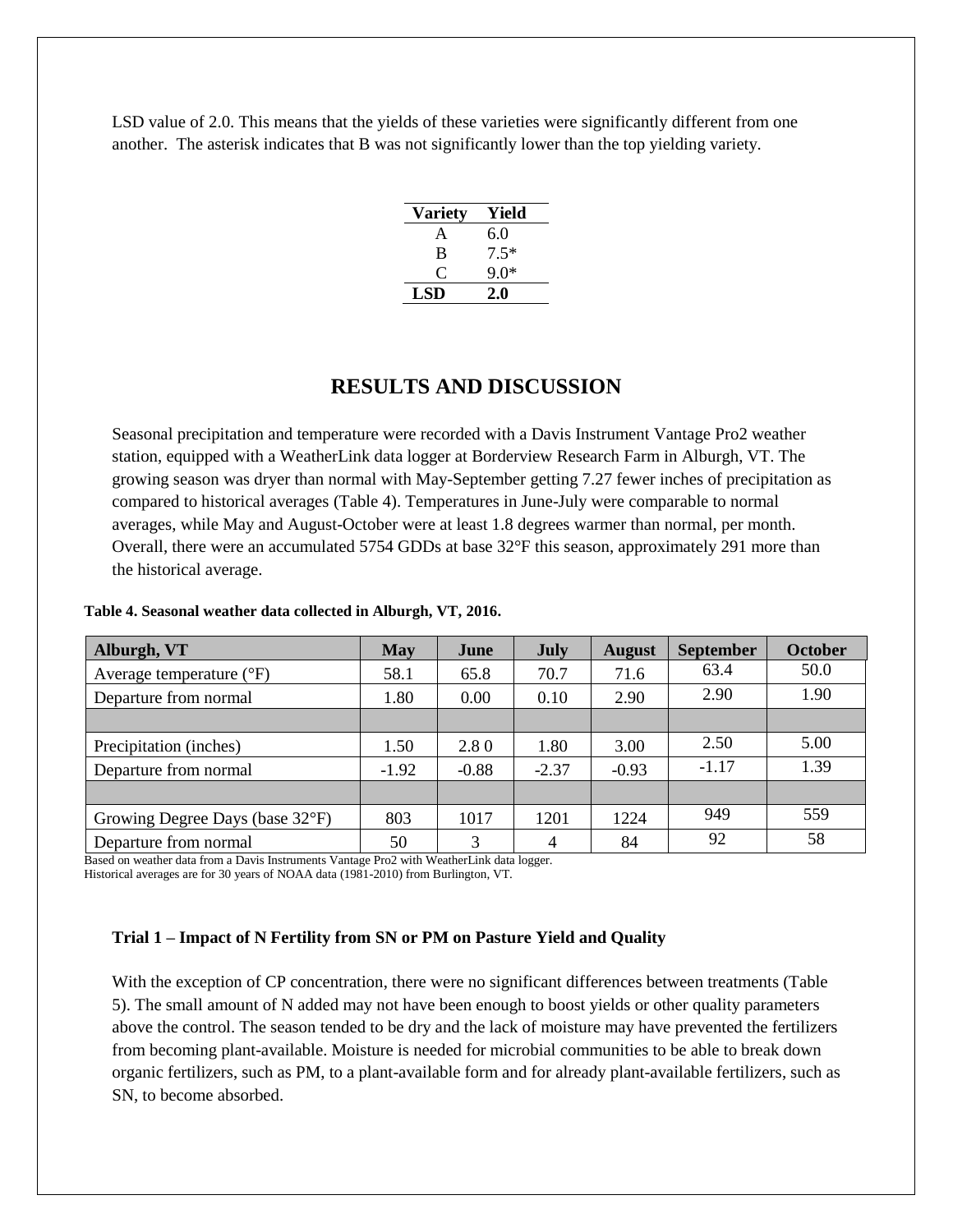| <b>Fertility</b><br>treatment | <b>Yield</b>                  | $\bf CP$            |      | <b>NDF</b> | NE <sub>L</sub> | <b>RFV</b> |
|-------------------------------|-------------------------------|---------------------|------|------------|-----------------|------------|
|                               | $\text{lbs}$ ac <sup>-1</sup> | $%$ of<br><b>DM</b> | Rank | % of DM    | Mcal $lb-1$     |            |
| <b>SN</b>                     | 1290                          | $21.3*$<br>A        |      | 50.8       | 0.619           | 119        |
| <b>PM</b>                     | 1440                          | $20.7*$             | A    | 49.9       | 0.600           | 115        |
| <b>Control</b>                | 1230                          | 19.0                | B    | 53.4       | 0.599           | 113        |
| <i>p</i> -value               | 0.255                         | 0.004               |      | 0.139      | 0.272           | 0.315      |
| <b>LSD</b>                    | <b>NS</b>                     | 1.10                |      | <b>NS</b>  | <b>NS</b>       | <b>NS</b>  |
| <b>Trial mean</b>             | 1320                          | 20.3                |      | 51.4       | 0.606           | 116        |

**Table 5. Trial 1 – Pasture yield and quality comparing fertilizer treatments, across all grazing cycles, St. Albans, Vermont, 2016.**

\*Treatments marked with an asterisk were not statistically different than the top performing treatment shown in **bold** (p=0.10). Treatments with the same letter did not perform statistically different from each other.

NS – There was no statistical difference between treatments in a particular column (p=0.10).

Rising plate meter measurements were recorded before and after each grazing cycle in order to evaluate the quantity of pasture grazed. The dairy cattle grazed more from the plots where SN and PM treatments had been applied, which may show some preferential grazing for the tastes of these amendments (Table 6).

| <b>Fertility treatment</b> | ັ                             | ັ້<br>Quantity grazed† | Height difference‡ |             |  |
|----------------------------|-------------------------------|------------------------|--------------------|-------------|--|
|                            | $\text{lbs}$ ac <sup>-1</sup> | <b>Rank</b>            | $\mathbf{cm}$      | <b>Rank</b> |  |
| <b>SN</b>                  | 1770*                         | A                      | $6.04*$            | A           |  |
| <b>PM</b>                  | 1710                          | B                      | $5.85*$            | A           |  |
| <b>Control</b>             | 1540                          | B                      | 5.08               | B           |  |
| <i>p</i> -value            |                               | 0.086                  |                    | 0.094       |  |
| <b>LSD</b>                 |                               | 178                    | 0.763              |             |  |
| <b>Trial mean</b>          |                               | 0.835                  | 5.66               |             |  |

**Table 6. Trial 1 – Quantity of pasture grazed, across all grazing cycles, St. Albans, VT, 2016.**

\*Treatments marked with an asterisk were not statistically different than the top performing treatment shown in **bold** (p=0.10). Treatments with the same letter did not perform statistically different from each other.

 $NS$  – There was no statistical difference between treatments in a particular column (p=0.10).

**†**Quantity grazed refers to the amount of pasture consumed, measured before and after grazing.

**‡**Height difference refers to the difference in pasture height, measured before and after grazing.

There was not a consistent impact from the fertilizer treatments on pasture nutrient concentration (Table 7). The amendments applied, especially the SN, were geared towards adding N and so the increase in other nutrients should have been minimal. However, the sodium content of the forages was significantly increased. The SN treatment increased the sodium by 64.7% compared to the control and 37.6% over the PM treatment. Increase in sodium concentration is associated with improvements in pasture palatability.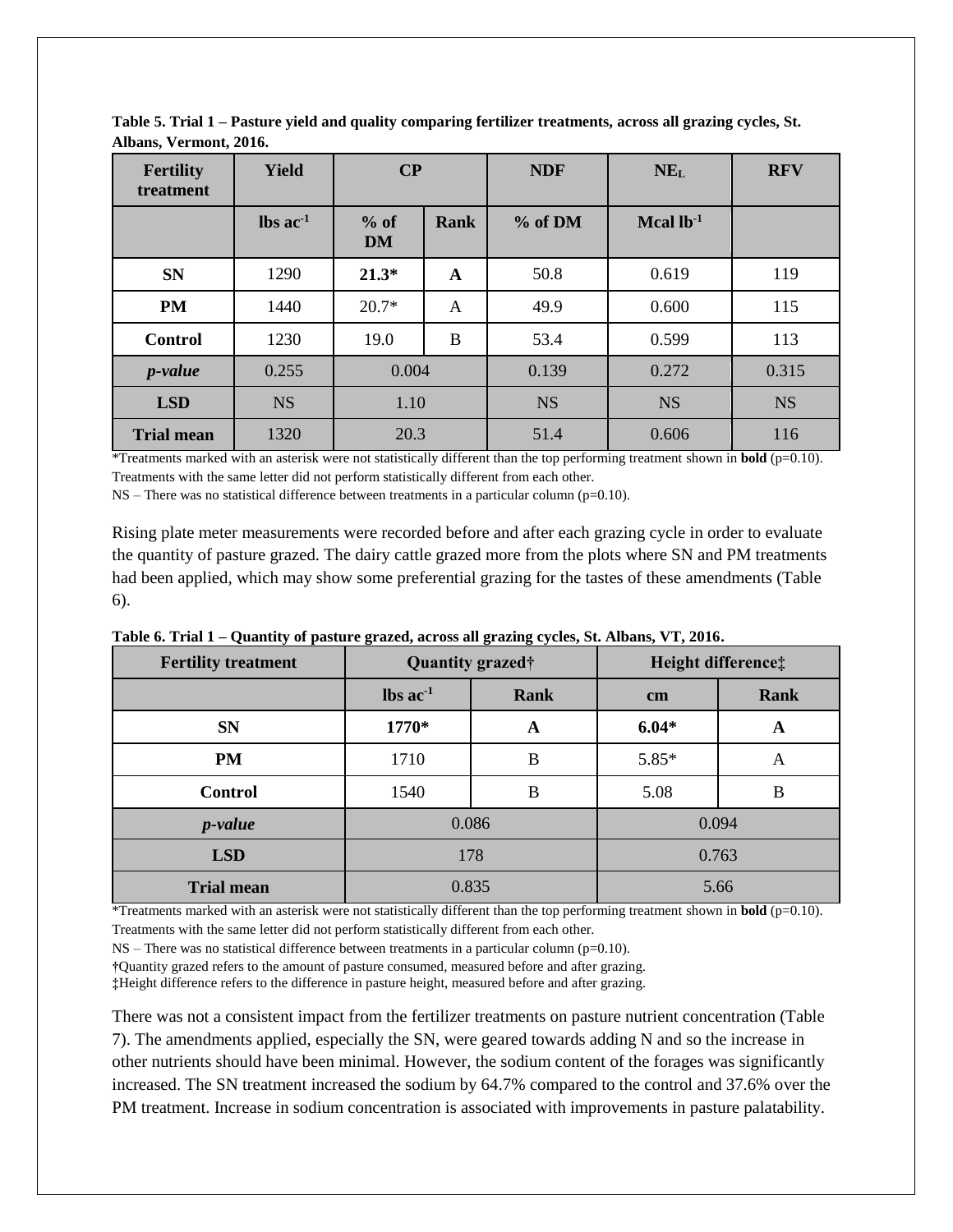| <b>Treatment</b>  | Calcium   | <b>Phosphorus</b> | <b>Magnesium</b> |           | <b>Sodium</b>       |             |
|-------------------|-----------|-------------------|------------------|-----------|---------------------|-------------|
|                   | % of DM   | % of DM           | % of DM          | % of DM   | $%$ of<br><b>DM</b> | <b>Rank</b> |
| <b>SN</b>         | 0.784     | 0.398             | 0.311            | 1.99      | $0.219*$            | A           |
| <b>PM</b>         | 0.760     | 0.394             | 0.292            | 2.07      | $0.183*$            | A           |
| <b>Control</b>    | 0.739     | 0.415             | 0.296            | 1.93      | 0.133               | B           |
| <i>p</i> -value   | 0.601     | 0.375             | 0.335            | 0.559     | 0.015               |             |
| <b>LSD</b>        | <b>NS</b> | <b>NS</b>         | <b>NS</b>        | <b>NS</b> | 0.048               |             |
| <b>Trial mean</b> | 0.761     | 0.402             | 0.300            | 2.00      | 0.178               |             |

**Table 7. Trial 1 – Pasture nutrient concentration comparing fertilizer treatments, across all grazing cycles, St. Albans, VT, 2016.**

\*Treatments marked with an asterisk were not statistically different than the top performing treatment shown in **bold** (p=0.10). Treatments with the same letter did not perform statistically different from each other. NS – No statistical difference.

# **Trial 1 – Impact of Grazing Cycle on Pasture Yield and Quality**

The highest pasture quality occurred during the  $4<sup>th</sup>$  and  $5<sup>th</sup>$  cycles of grazing, 5-Aug thru 6-Oct (Table 8). This also may have been due to dry and hot weather during May and July reducing pasture performance earlier in the season. The first cycle of grazing, 1-May – 10-Jun had the highest yield, however, that sampling of grass was given at least 1.5 more weeks to grow compared to the other cycles, which were generally around 4 weeks, and was hayed rather than grazed because it was too tall for the cattle to eat.

| <b>Grazing cycle</b> | <b>Yield</b>                  |               |                | $\bf CP$      | <b>NDF</b>         |               | NE <sub>L</sub>       |               | <b>RFV</b>    |               |
|----------------------|-------------------------------|---------------|----------------|---------------|--------------------|---------------|-----------------------|---------------|---------------|---------------|
|                      | $\text{lbs}$ ac <sup>-1</sup> | Rank          | $%$ of<br>DM   | <b>Rank</b>   | $%$ of<br>DM       | <b>Rank</b>   | <b>Mcal</b><br>$lb-1$ | <b>Rank</b>   |               | Rank          |
| $1-May - 10$ -Jun    | 3000*f                        | A             | 13.3           | E             | 60.4               | A             | 0.501                 | $\mathcal{C}$ | 85.3          | $\mathcal{C}$ |
| $11$ -Jun $-$ 3-Jul  |                               |               |                |               | No sample received |               |                       |               |               |               |
| $4-Jul - 4-Aug$      | 785                           | $\mathcal{C}$ | 21.4           | $\mathcal{C}$ | 51.6               | B             | 0.615                 | B             | 117           | $\bf{B}$      |
| $5-Aug - 6-Sep$      | 1190                          | B             | 23.2           | B             | $46.5*$            | $\mathcal{C}$ | $0.650*$              | A             | 132<br>$\ast$ | A             |
| $7-Sep-6-Oct$        | 804                           | $\mathcal{C}$ | 24.9<br>$\ast$ | $\mathbf{A}$  | 45.8*              | $\mathcal{C}$ | $0.655*$              | A             | 133<br>$\ast$ | $\mathsf{A}$  |
| $7-Oct - 1-Nov$      | 806                           | $\mathcal{C}$ | 18.7           | D             | 52.5               | B             | 0.608                 | B             | 111           | B             |
| <i>p</i> -value      | < 0.0001<br>< 0.0001          |               | < 0.0001       |               | < 0.0001           |               | < 0.0001              |               |               |               |
| <b>LSD</b>           | 172                           |               |                | 1.42          | 3.88               |               | 0.030                 |               | 8.62          |               |
| <b>Trial mean</b>    | 1320                          |               |                | 20.3          | 51.4               |               | 0.606                 |               | 116           |               |

| Table 8. Trial 1 – Pasture yield & quality comparing grazing cycles, across all treatments, St. Albans,VT2016. |  |  |
|----------------------------------------------------------------------------------------------------------------|--|--|

\*Treatments marked with an asterisk were not statistically different than the top performing treatment shown in **bold** (p=0.10). Treatments with same letter did not perform statistically different from each other. Ϯ First graze was harvested for hay instead of pasture.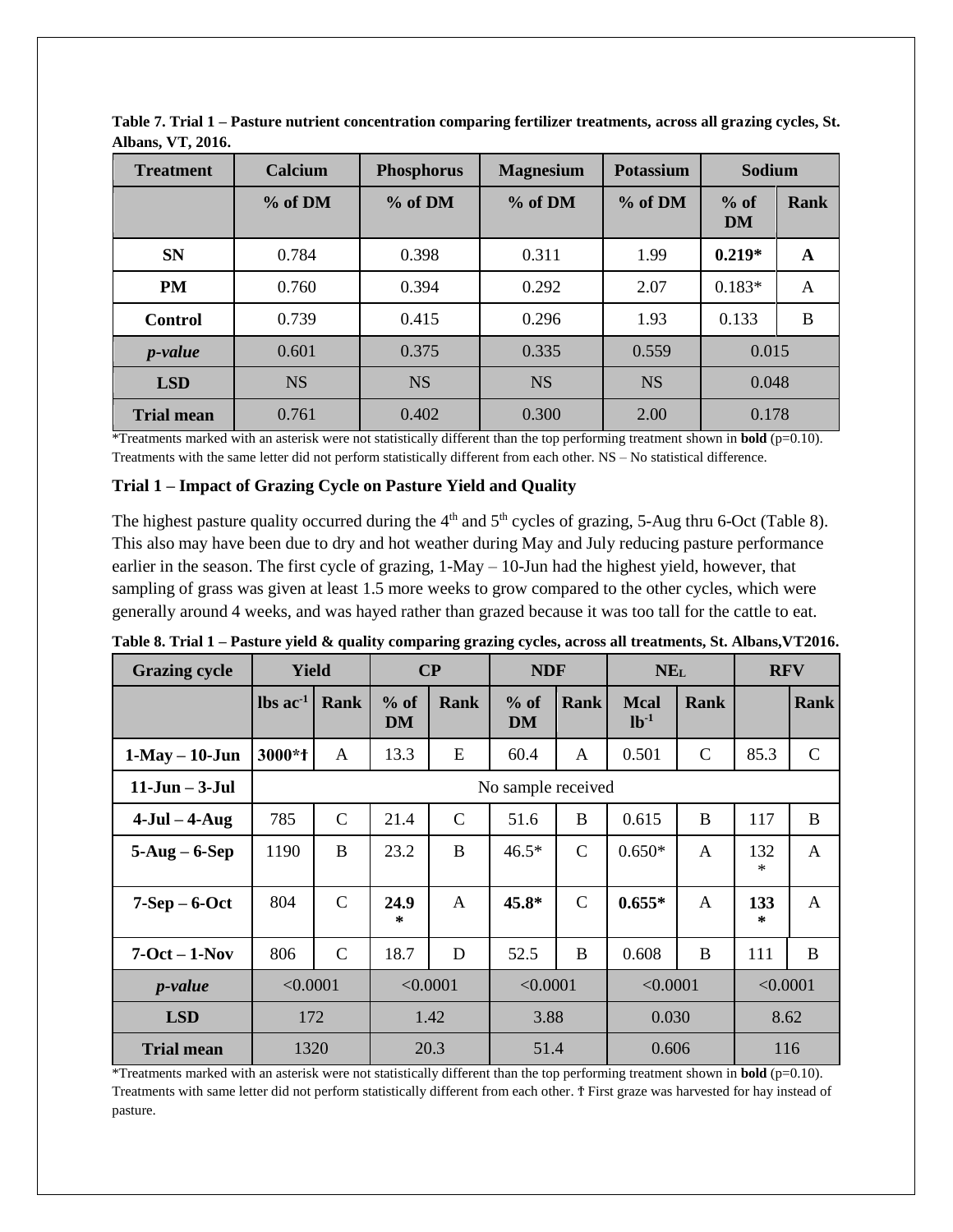Similarly, pasture nutrient concentration was generally best during the  $5<sup>th</sup>$  grazing cycle, and again this may have been due to relatively more precipitation and cooler temperatures (Table 9).

| <b>Grazing cycle</b> | Calcium      |                    | <b>Phosphorus</b> |                | <b>Magnesium</b> |               | <b>Potassium</b> | Sodium              |              |
|----------------------|--------------|--------------------|-------------------|----------------|------------------|---------------|------------------|---------------------|--------------|
|                      | $%$ of<br>DM | Rank               | $%$ of<br>DM      | <b>Rank</b>    | $%$ of<br>DM     | <b>Rank</b>   | % of DM          | $%$ of<br><b>DM</b> | Rank         |
| $1-May - 10$ -Jun    | 0.600        | B                  | 0.277             | D              | 0.194            | $\mathcal{C}$ | 1.89             | 0.121               | B            |
| $11-Jun - 3-Jul$     |              | No sample received |                   |                |                  |               |                  |                     |              |
| $4$ -Jul – $4$ -Aug  | $0.881*$     | A                  | 0.402             | B              | $0.333*$         | A             | 1.94             | $0.180*$            | AB           |
| $5-Aug - 6-Sep$      | $0.790*$     | A                  | 0.495             | A              | $0.339*$         | A             | 2.08             | $0.225*$            | $\mathsf{A}$ |
| $7-Sep-6-Oct$        | $0.840*$     | A                  | $0.478*$          | A              | $0.340*$         | A             | 2.17             | $0.238*$            | $\mathsf{A}$ |
| $7-Oct - 1-Nov$      | 0.694        | B                  | $0.358*$          | $\mathsf{C}$   | 0.293            | B             | 1.91             | 0.125               | B            |
| <i>p</i> -value      | < 0.0001     |                    | < 0.0001          |                | < 0.0001         |               | 0.354            | 0.004               |              |
| <b>LSD</b>           |              | 0.096              |                   | 0.034<br>0.029 |                  |               | <b>NS</b>        | 0.062               |              |
| <b>Trial mean</b>    | 0.761        |                    | 0.402             |                | 0.300            |               | 2.00             | 0.178               |              |

**Table 9. Trial 1 – Pasture nutrient concentration comparing grazing cycles, across all treatments, St. Albans, Vermont, 2016.**

\*Treatments marked with an asterisk were not statistically different than the top performing treatment shown in **bold** (p=0.10). Treatments with the same letter did not perform statistically different from each other

 $NS$  – There was no statistical difference between treatments in a particular column ( $p=0.10$ ).

## **Trial 2 – Impact of N Fertility from SN or SN + PM on Pasture Yield and Quality**

The SN + PM treatment yielded significantly more than the SN alone or control treatment. This is likely due to the fact that the SN + PM treatment consisted of a higher N application rate than the other treatments. Essentially, these plots received double the N rate compared to the SN treatment alone. There were few quality differences between the fertility treatments (Table 10).

| Table 10. Trial 2 – Pasture yield and quality comparing fertilizer treatments, across all grazing cycles, St. |  |
|---------------------------------------------------------------------------------------------------------------|--|
| Albans, Vermont, 2016.                                                                                        |  |

| <b>Treatment</b> | $\bf CP$<br><b>Yield</b>      |      |                             | <b>NDF</b>                  |        | NE <sub>L</sub> | <b>RFV</b> |      |
|------------------|-------------------------------|------|-----------------------------|-----------------------------|--------|-----------------|------------|------|
|                  | $\text{lbs}$ ac <sup>-1</sup> | Rank | % of DM                     | $%$ of<br>Rank<br><b>DM</b> |        | Mcal $lb^{-1}$  |            | Rank |
| <b>SN</b>        | 1180                          | B    | 22.2                        | 47.8*                       | B      | 0.623           | $123*$     | A    |
| $SN + PM$        | 1390*                         | A    | 21.5                        | 52.0                        | A      | 0.613           | 115        | B    |
| <b>Control</b>   | 1140                          | B    | 49.3*<br>21.2<br>B<br>0.631 |                             | $123*$ | A               |            |      |
| <i>p</i> -value  | 0.002                         |      | 0.260                       | 0.006                       |        | 0.354           | 0.045      |      |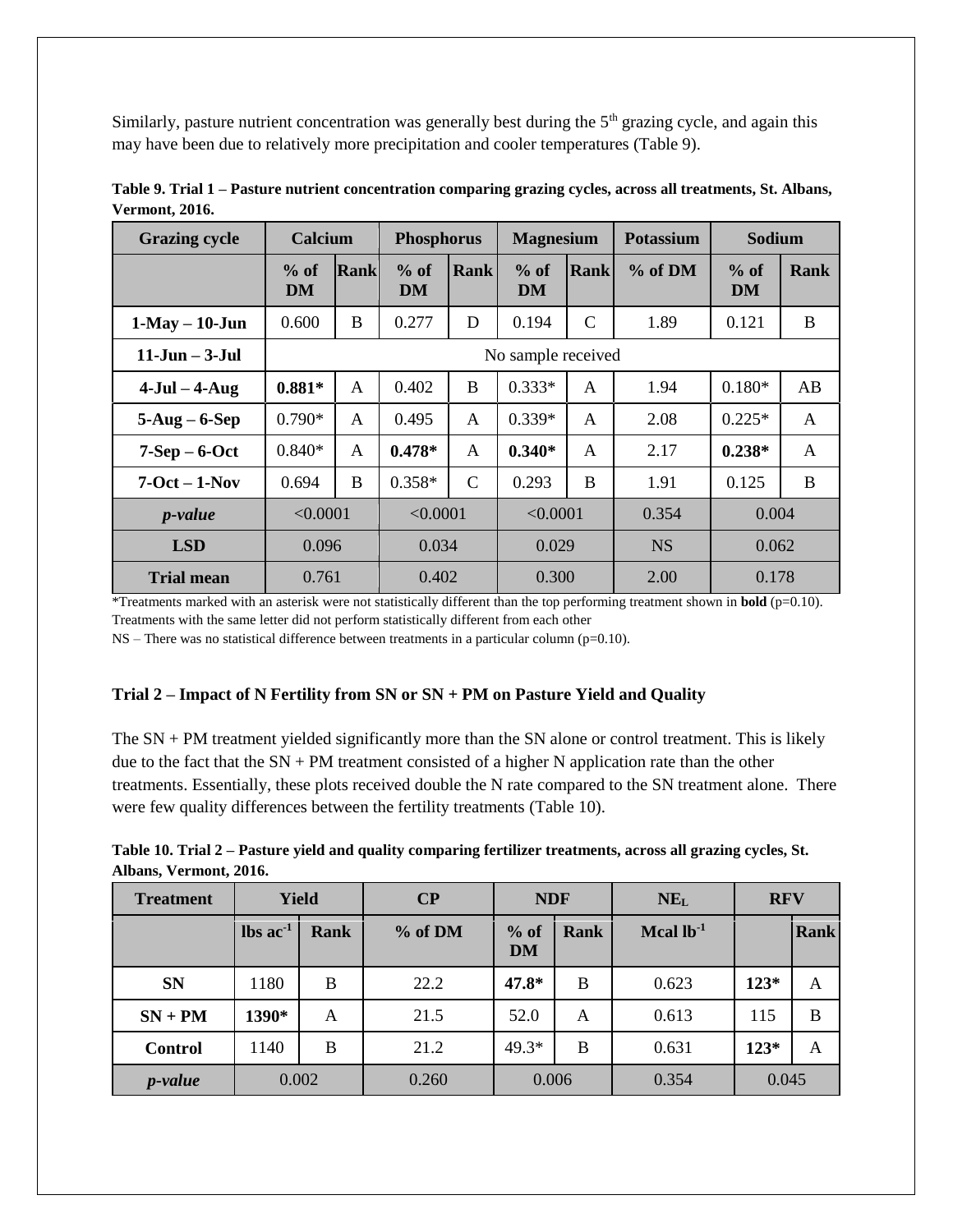| <b>LSD</b>        | $\sim$<br>1 ∠ 1 | $\sqrt{C}$<br>1 Y 1 J | ⌒<br>$\overline{2}$ . 1 | <b>NTC</b><br><b>UND</b> | 5.67              |
|-------------------|-----------------|-----------------------|-------------------------|--------------------------|-------------------|
| <b>Trial mean</b> | 1240            | 21.0                  | 49.7                    | 0.623                    | $\sqrt{2}$<br>⊥∠∪ |

\*Treatments marked with an asterisk were not statistically different than the top performing treatment shown in **bold** (p=0.10). Treatments with the same letter did not perform statistically different from each other

NS – There was no statistical difference between treatments in a particular column (p=0.10).

There was a significant interaction between treatment and grazing cycle for  $CP$  (p-value = 0.108) (Figure 1). The SN treatment alone was the top performer for the  $3<sup>rd</sup>$  and  $4<sup>th</sup>$  month of grazing, which was statistically significant. However, during the 3<sup>rd</sup> month of grazing, results were comparable to the control.

The SN and SN + PM treatments may have performed better than the control during the  $4<sup>th</sup>$  month (26-Jul – 23-Aug) because fertilizer treatments were applied during that cycle, on 5-Aug. The month of August received 3.0 inches of rainfall and that additional moisture is needed by microbial communities for decomposing organic forms of fertilizer, such as the PM. The SN is already plant available, however, that fertilizer needs moisture to become accessible by plants. Therefore, the increased moisture in August may have aided in making the fertilizers more plant available and affected the CP quality. The fertilizers would have provided N, which is directly needed in protein.



**Figure 1. Trial 2 – The effect of fertilizer treatment and grazing cycle on crude protein (significantly different in July and August, p=0.10), St. Albans, VT, 2016.** 

It was possible that the dairy cattle would have preferentially grazed the plots containing SN, as they may have been attracted to the salt, however, there was no significant difference in quantity grazed between treatments (Table 11).

| Table 11. Trial 2 – Quantity of pasture grazed, across all grazing cycles, St. Albans, VT, 2016. |  |  |  |
|--------------------------------------------------------------------------------------------------|--|--|--|
|                                                                                                  |  |  |  |
|                                                                                                  |  |  |  |

| <b>Grazing cycle</b> | Quantity grazed <sup>+</sup>  | Height difference: |
|----------------------|-------------------------------|--------------------|
|                      | $\text{lbs}$ ac <sup>-1</sup> | <b>cm</b>          |
| SN                   |                               | 2.69               |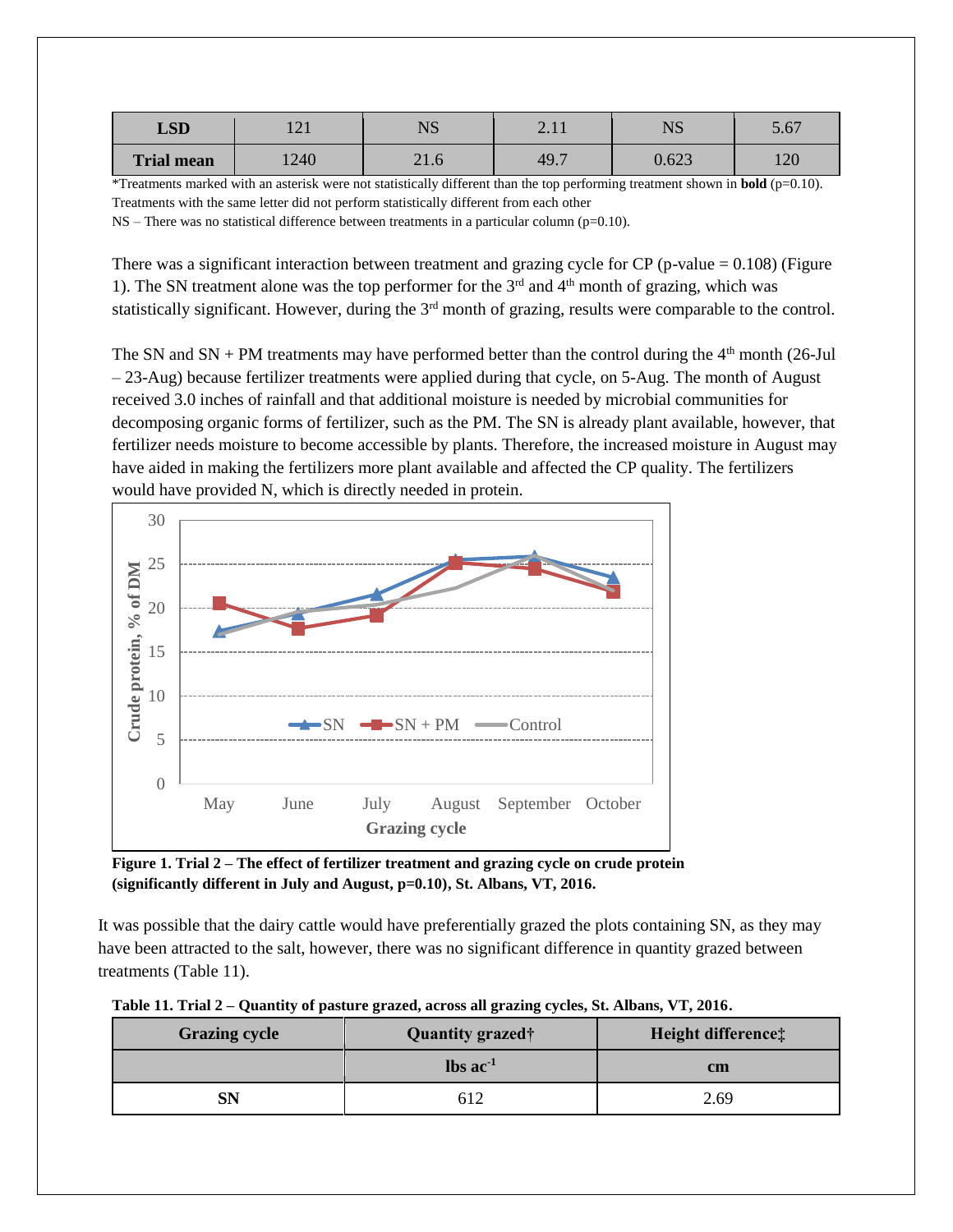| $SN + PM$         | 466       | 1.96      |
|-------------------|-----------|-----------|
| <b>Control</b>    | 558       | 2.45      |
| <i>p</i> -value   | 0.456     | 0.347     |
| <b>LSD</b>        | <b>NS</b> | <b>NS</b> |
| <b>Trial mean</b> | 546       | 2.37      |

NS – There was no statistical difference between treatments in a particular column (p=0.10).

**†**Quantity grazed refers to the amount of pasture consumed, measured before and after grazing.

**‡**Height difference refers to the difference in pasture height, measured before and after grazing.

The fertilizer treatments did not consistently outperform the control for pasture nutrient concentrations (Table 12). Again the treatments were primarily applied to meet N needs of the pasture so an increase in other nutrients would not be expected. Interestingly the sodium content of SN treatments was significantly higher than the other treatments.

**Table 12. Trial 2 – Pasture nutrient concentration comparing fertilizer treatments, across all grazing cycles, St. Albans, Vermont, 2016.**

| <b>Treatment</b>  | <b>Calcium</b>      |      | <b>Phosphorus</b>   |      | <b>Magnesium</b> | <b>Potassium</b> | Sodium              |             |
|-------------------|---------------------|------|---------------------|------|------------------|------------------|---------------------|-------------|
|                   | $%$ of<br><b>DM</b> | Rank | $%$ of<br><b>DM</b> | Rank | % of DM          | % of DM          | $%$ of<br><b>DM</b> | <b>Rank</b> |
| <b>SN</b>         | $0.817*$            | A    | 0.362               | B    | 0.308            | 2.33             | $0.119*$            | A           |
| $SN + PM$         | 0.717               | B    | 0.387<br>B          |      | 0.289            | 2.47             | 0.090               | B           |
| <b>Control</b>    | $0.835*$            | A    | $0.427*$            | A    | 0.305            | 2.38             | 0.070               | B           |
| <i>p</i> -value   | 0.010               |      | 0.0003              |      | 0.260            | 0.267            | 0.008               |             |
| <b>LSD</b>        | 0.067               |      | 0.025               |      | <b>NS</b>        | <b>NS</b>        | 0.026               |             |
| <b>Trial mean</b> | 0.790               |      | 0.392               |      | 0.301            | 2.39             | 0.093               |             |

\*Treatments marked with an asterisk were not statistically different than the top performing treatment shown in **bold** (p=0.10). Treatments with the same letter did not perform statistically different from each other

 $NS$  – There was no statistical difference between treatments in a particular column ( $p=0.10$ ).

#### **Trial 2 – Impact of Grazing Cycle on Pasture Yield and Quality**

The pasture tended to improve in quality such that the best pasture performance was generally during the 5<sup>th</sup> cycle of grazing, 24-Aug – 28-Sep (Table 13). During that time, pasture performed well for protein, NDF,  $NE<sub>L</sub>$ , and yield compared to earlier in the season. May and July tended to be dry, which may have contributed to lower productivity and performance. The pasture may have improved by August and September because of a combination of increased rainfall and cooler weather. A fertility treatment was applied following the  $4<sup>th</sup>$  cycle of grazing and could have attributed to this increase in yield and quality. Also, it is possible that fertility applications that included PM had started to mineralize and have an impact on the yield and quality of the crop.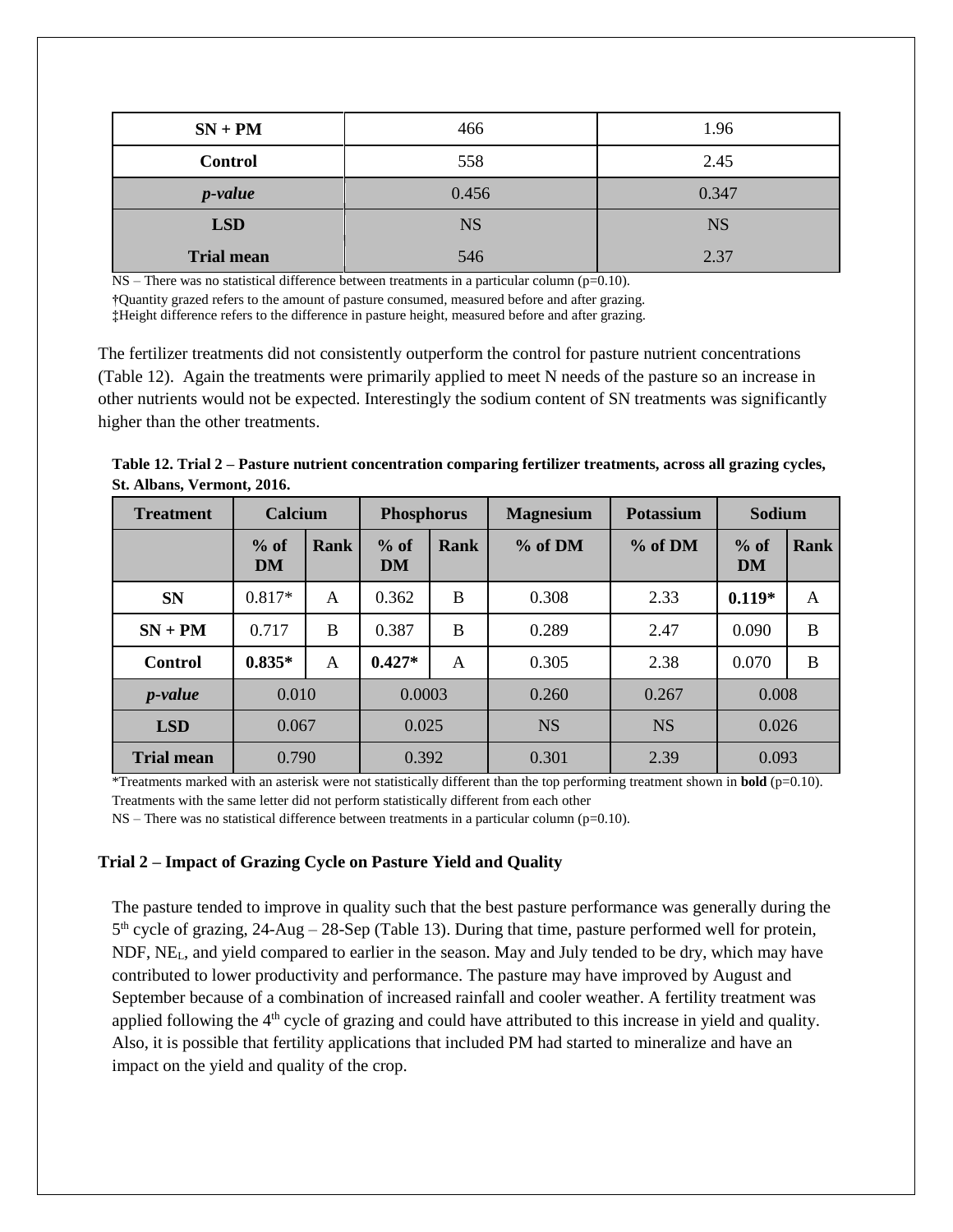| <b>Grazing cycle</b>  | Yield                         | $\bf CP$ | <b>NDF</b> | NE <sub>L</sub>         | <b>RFV</b> |
|-----------------------|-------------------------------|----------|------------|-------------------------|------------|
|                       | $\text{lbs}$ ac <sup>-1</sup> | % of DM  | $%$ of DM  | $Mcal$ lb <sup>-1</sup> |            |
| $1-May - 1-Jun$       | 1770                          | 18.3     | 52.3       | 0.570                   | 105        |
| $2-Jun - 23-Jun$      | 1190                          | 18.9     | 54.8       | 0.593                   | 105        |
| $24$ -Jun $-25$ -Jul  | 876                           | 20.4     | 50.3       | 0.625                   | 121        |
| $26$ -Jul – $23$ -Aug | 1020                          | $24.3*$  | 48.5       | $0.639*$                | 123        |
| $24$ -Aug – $28$ -Sep | 2070*                         | $25.5*$  | $46.8*$    | $0.650*$                | 129        |
| $29-Sep-30-Oct$       | 567                           | 22.5     | $45.2*$    | $0.659*$                | $138*$     |
| $p$ -value            | < 0.0001                      | < 0.0001 | < 0.0001   | < 0.0001                | < 0.0001   |
| <b>LSD</b>            | 172                           | 1.44     | 2.98       | 0.030                   | 8.01       |
| <b>Trial mean</b>     | 1240                          | 21.6     | 49.7       | 0.623                   | 120        |

**Table 13. Trial 2 – Pasture yield and quality comparing grazing cycles, across all treatments, St. Albans, VT, 2016.**

\*Treatments marked with an asterisk were not statistically different than the top performing treatment shown in **bold** (p=0.10).

The pasture's nutrient content was also generally the best for the  $5<sup>th</sup>$  cycle of grazing from 24-Aug – 28-Sep (Table 14). Again this could have been due to better environmental conditions during that part of the season. Interestingly, sodium content of the forage was higher following addition of SN after the first and 4<sup>th</sup> grazing cycles.

**Table 14. Trial 2 – Pasture nutrient concentration comparing grazing cycles, across all treatments, St. Albans, VT, 2016.**

| <b>Grazing cycle</b>  | <b>Calcium</b> |              | <b>Phosphorus</b> |              | <b>Magnesium</b>    |              | <b>Potassium</b> |              | <b>Sodium</b> |          |
|-----------------------|----------------|--------------|-------------------|--------------|---------------------|--------------|------------------|--------------|---------------|----------|
|                       | $%$ of<br>DM   | Rank         | $%$ of<br>DM      | <b>Rank</b>  | $%$ of<br><b>DM</b> | Rank         | $%$ of<br>DM     | Rank         | $%$ of<br>DM  | Rank     |
| $1-May - 1-Jun$       | 0.580          | D            | 0.309             | D            | 0.191               | D            | 2.41             | B            | 0.074         | $\bf{B}$ |
| $2-Jun - 23-Jun$      | $0.894*$       | AB           | 0.368             | $\mathsf{C}$ | 0.290               | $\mathbf C$  | 2.37             | <b>BC</b>    | $0.092*$      | AB       |
| $24$ -Jun $-25$ -Jul  | $0.902*$       | A            | 0.353             | $\mathbf C$  | $0.345*$            | $\mathsf{A}$ | 2.26             | <b>BC</b>    | 0.068         | $\bf{B}$ |
| $26$ -Jul $- 23$ -Aug | 0.738          | $\mathsf{C}$ | 0.425             | $\bf{B}$     | $0.329*$            | AB           | 2.18             | $\mathsf{C}$ | $0.087*$      | AB       |
| $24$ -Aug – $28$ -Sep | 0.803          | <b>BC</b>    | $0.473*$          | $\mathbf{A}$ | $0.338*$            | AB           | 2.79             | A            | $0.114*$      | A        |
| $29-Sep-30-Oct$       | $0.823*$       | <b>ABC</b>   | 0.424             | B            | 0.312               | <b>BC</b>    | 2.33             | <b>BC</b>    | $0.123*$      | A        |
| $p$ -value            | < 0.0001       |              | < 0.0001          |              | < 0.0001            |              | 0.0001           |              | 0.086         |          |
| <b>LSD</b>            | 0.095          |              | 0.036             |              | 0.028               |              | 0.202            |              | 0.036         |          |
| <b>Trial mean</b>     | 0.790          |              | 0.392             |              | 0.301               |              | 2.39             |              | 0.093         |          |

\*Treatments marked with an asterisk were not statistically different than the top performing treatment shown in **bold** (p=0.10).

Treatments with the same letter did not perform statistically different from each other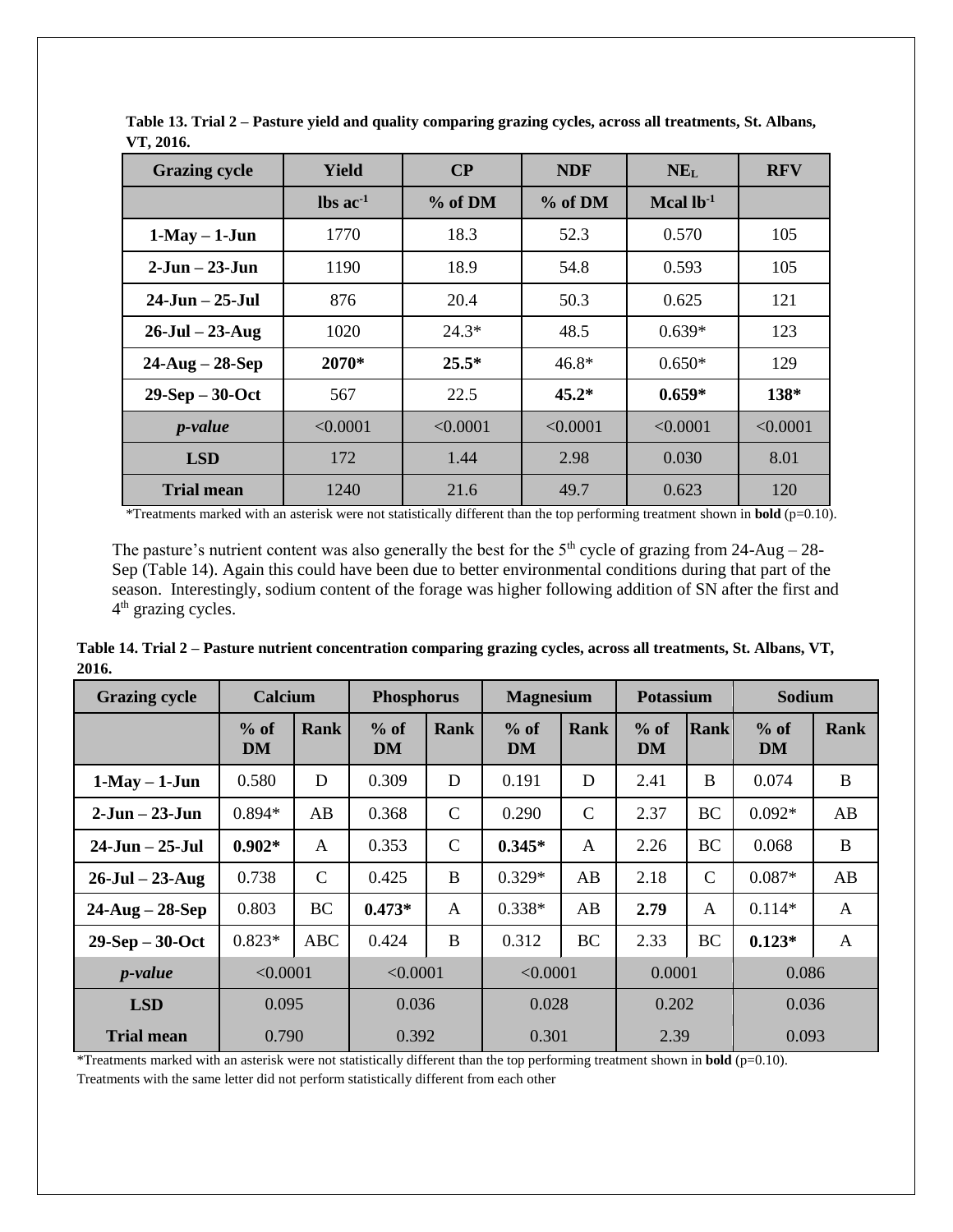The crop nutrient recommendations based on the soil test appear in Table 15. In general, the highest amount of N applied came from the SN+PM treatment. It should be noted that although the PM application contained 71 lbs  $ac^{-1}$  of actual N, only roughly one third of that total would be plant available in the first year. Hence, the crop likely received approximately 60 additional lbs of N ac<sup>-1</sup>. This was still double that applied as SN or PM alone. It makes sense that this combined treatment would likely provide a yield and quality boost to the pasture.

|                           |                            | <b>Nitrogen</b>               | <b>Phosphorus</b>             | <b>Potassium</b>              |
|---------------------------|----------------------------|-------------------------------|-------------------------------|-------------------------------|
|                           |                            | $\text{lbs}$ ac <sup>-1</sup> | $\text{lbs}$ ac <sup>-1</sup> | $\text{lbs}$ ac <sup>-1</sup> |
| Soil test                 | Pasture, intensive grazing | 100                           | 25                            | 140                           |
| recommendation            |                            |                               |                               |                               |
|                           |                            |                               |                               |                               |
| <b>Nutrients supplied</b> | <b>SN</b> treatment        | 29.0                          | $\theta$                      | $\Omega$                      |
| <b>Nutrient balance</b>   | <b>SN</b> treatment        | $-71.0$                       | $-25$                         | $-140$                        |
|                           |                            |                               |                               |                               |
| <b>Nutrients supplied</b> | <b>PM</b> treatment        | 71.9                          | 57.5                          | 43.1                          |
| <b>Nutrient balance</b>   | <b>PM</b> treatment        | $-28.1$                       | $+22.5$                       | $-96.9$                       |
|                           |                            |                               |                               |                               |
| <b>Nutrients supplied</b> | $SN + PM$ treatment        | 100.9                         | 57.5                          | 43.1                          |
| <b>Nutrient balance</b>   | $SN + PM$ treatment        | $+0.9$                        | $+22.5$                       | $-96.9$                       |

| Table 15. Nutrient balance from the sodium nitrate treatment, St. Albans, Vermont, 2016. |  |  |  |  |  |  |  |
|------------------------------------------------------------------------------------------|--|--|--|--|--|--|--|
|------------------------------------------------------------------------------------------|--|--|--|--|--|--|--|

With pelletized PM priced at  $$0.25$  lb<sup>-1</sup> and SN priced at  $$0.53$  lb<sup>-1</sup>, the price to fertilize per acre is listed in Table 16. The cost per pound of applied N is \$3.31 for SN, \$5.00 for PM, and \$4.51 for SN+PM. Some of these fertilizer treatments may be feasible for pasture-based dairy farmers, however, one also needs to consider the amount of time taken to apply the fertilizer and one would want to verify the potential benefit of the application.

**Table 16. Costs for each fertilizer treatment, St. Albans, Vermont, 2016.** 

| <b>Treatment</b>                         | <b>Product applied</b>        | <b>Cost</b> |
|------------------------------------------|-------------------------------|-------------|
|                                          | $\text{lbs}$ ac <sup>-1</sup> | $$ac-1$     |
| Sodium nitrate (SN) 16-0-0               | 181                           | 96.1        |
| Kreher's poultry manure (PM) 5-4-3       | 1438                          | 360         |
| Sodium nitrate (SN) 16-0-0<br><b>AND</b> | 181                           | 455         |
| Kreher's poultry manure (PM) 5-4-3       | 1438                          |             |

These results only represent one year of data at one location. Because the growing season was generally dry, this may have largely affected results of the study. This trial aimed to evaluate improving pasture productivity by targeting soil fertility, while avoiding an over-application of P. The cost of purchased N